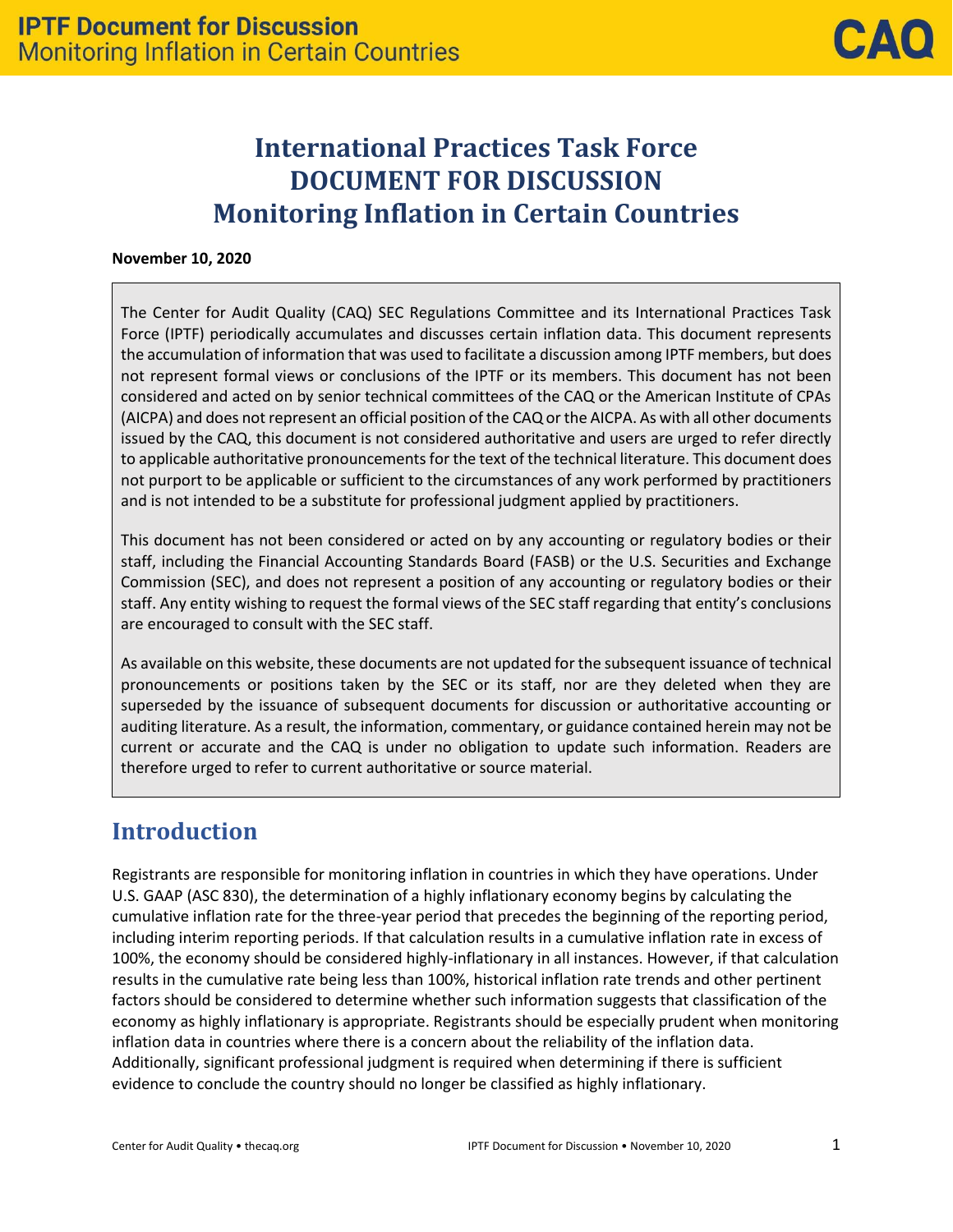In an effort to facilitate greater consistency, the CAQ International Practices Task Force (the "Task Force") developed a framework for compiling inflation data to assist registrants in monitoring inflation statistics in connection with their determination of the inflationary status of countries in which they have operations. The information herein may be helpful to management in applying ASC 830, in conjunction with its internal controls over financial reporting to reach a conclusion on whether a country's economy should be considered highly-inflationary.

The Task Force compiled cumulative inflation data by country (for those countries for which the International Monetary Fund [IMF] publishes data), and then categorized the countries based on their cumulative inflation rates and the implementation guidance in ASC 830. (See the Appendix for a detailed description of how inflation rates are calculated.) In addition, the Task Force identified countries where projected cumulative inflation rates would have been categorized into categories considering the guidance in ASC 830 and in circumstances where there was not consistent reliable data.

The categories, the countries in each of the categories for this period, and reference to the page in this Document where inflation data is provided, are as follows:

1a. Countries with three-year cumulative inflation rates exceeding 100% (ASC 830, Case A)

| Argentina   |   |
|-------------|---|
| Iran        |   |
| Lebanon     |   |
| South Sudan | 5 |
| Sudan       | 5 |
| Venezuela   | 5 |
| Zimbabwe    | 5 |
|             |   |

- 1b. Countries with projected three-year cumulative inflation rates greater than 100% in the current year Suriname 6
- 2. Countries with three-year cumulative inflation rates exceeding 100% in recent years, but with three-year cumulative inflation rates between 70% and 100% in the last calendar year (ASC 830, Case B) None
- 3. Countries with recent three-year cumulative inflation rates exceeding 100% after a spike in inflation in a discrete period (ASC 830, Case C) None
- 4. Countries with three-year cumulative inflation rates between 70% and 100% in the current year, or with a significant (25% or more) increase in inflation during the last calendar year, or a significant increase in projected inflation in the current year, or with projected three-year cumulative inflation rates greater than 100% in the next year

| 8 |
|---|
| 8 |
| 9 |
| 9 |
|   |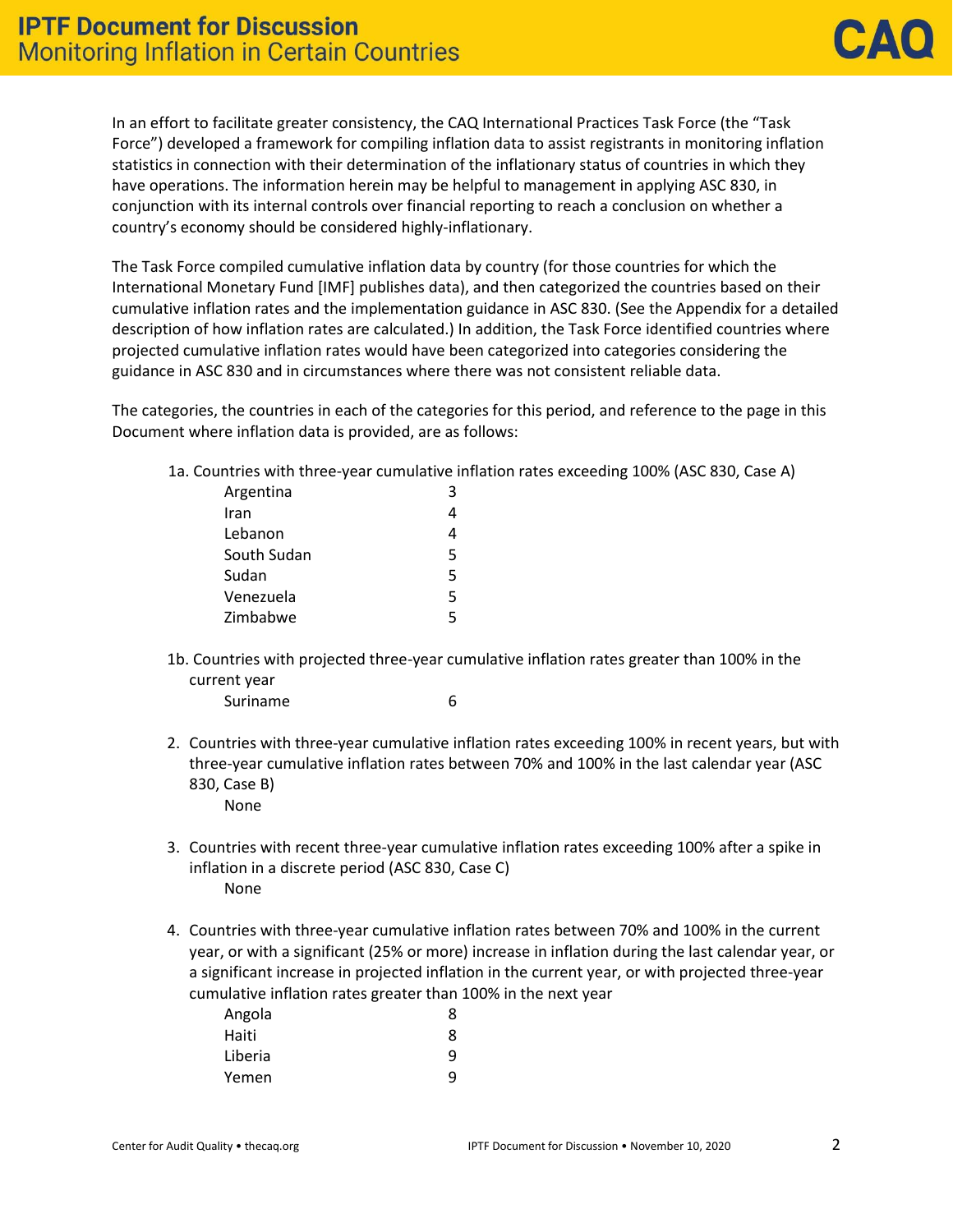There may be additional countries with three-year cumulative inflation rates exceeding 100% or that should be monitored which are not included in the below analysis because the sources used to compile this list do not include inflation data for all countries or current inflation data. One such country, for example, is Syria. Numerous other countries that are not members of the IMF are not included in the WEO Reports.

The data referred to herein is derived from the IMF World Economic Outlook Report Database – October 2020 ("IMF WEO Report"), unless otherwise indicated. The IMF WEO Report presents inflation data on a calendar year basis. Data presented in the IMF WEO Report as estimated is identified with an "\*".

While the below data may be a useful resource for registrants, management should have adequate controls to independently verify and analyze any data on which they are basing a conclusion about an economy's highly inflationary status.

Below is a discussion of the countries included in each of the above categories.

## **1a. Countries with three-year cumulative inflation rates exceeding 100%**

*Case A in ASC 830-10-55-24 provides an example when the three-year cumulative rate exceeds 100% requiring a company to classify the economy as highly inflationary.*

*According to data obtained from the IMF WEO Report and other sources identified below, the following countries have three-year cumulative inflation rates exceeding 100%:*

### **Argentina**

|                            |      |      | <b>PROJECTED</b> |      |      |      |
|----------------------------|------|------|------------------|------|------|------|
| Calendar year              | 2016 | 2017 | 2018             | 2019 | 2020 | 2021 |
| Annual inflation rate      | N/A  | 25%  | 48%              | 54%  | N/A  | N/A  |
| Cumulative three-year rate |      |      |                  | 183% | N/A  | N/A  |

*N/A = not available*

#### **Additional Information/Observations/Questions**

The October 2020 IMF WEO Report did not provide any estimates for 2020 or 2021 so data published by the National Institute of Statistics and Census of Argentina (INDEC) below was considered to facilitate review of more updated data.

The three-year cumulative inflation rate presented below for the three years ended June 30, 2020 and September 30, 2020 was calculated based on monthly amounts from the National Consumer Price Index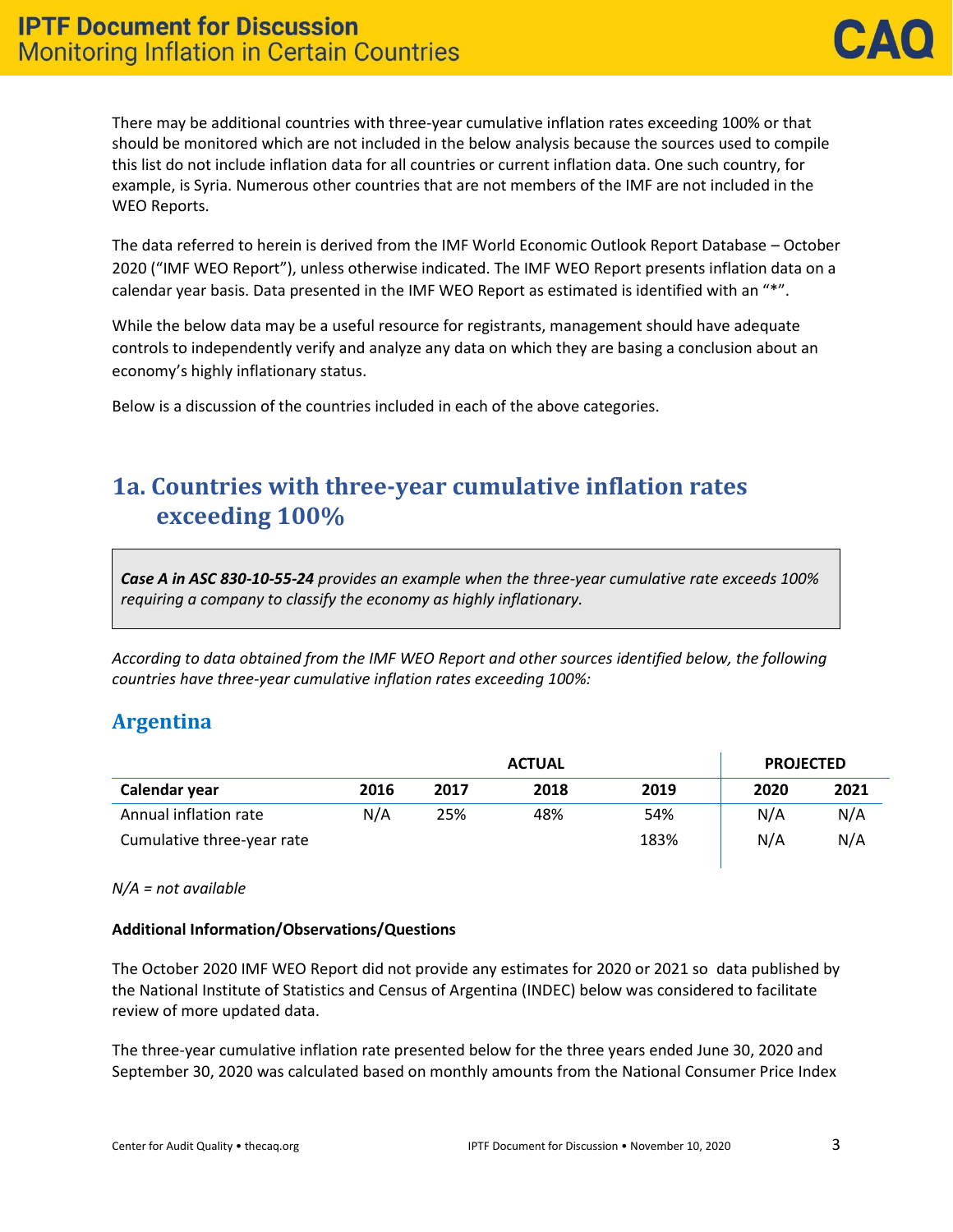(NCPI) published by the National Institute of Statistics and Census of Argentina (INDEC). The NCPI was reintroduced in June 2017; therefore, the cumulative three-year NCPI rate is as follows:

#### **Actual Subsequent to 2019**

*(Source: National Institute of Statistics and Census of Argentina (INDEC))*

| Calendar date              | June 30, 2020 | September 30, 2020 |
|----------------------------|---------------|--------------------|
| YTD NCPI inflation rate    | 16%           | 21%                |
| Cumulative three-year rate | 187%          | 193%               |

#### **Iran**

|                            |      | <b>ACTUAL</b> | <b>PROJECTED</b> |      |      |      |
|----------------------------|------|---------------|------------------|------|------|------|
| Calendar year              | 2016 | 2017          | 2018             | 2019 | 2020 | 2021 |
| Annual inflation           | 12%  | 8%            | 54%              | 26%  | 35%  | 25%  |
| Cumulative three-year rate |      |               |                  | 110% | 162% | 113% |

#### **Note**:

In the October 2020 WEO the IMF changed the 2018 annual inflation, and corresponding index at the end of 2018 and after, from the previously reported 48% to 54%. This resulted in an insignificant change in the 3-year cumulative rate but no change in category from the previously reported 101% to 110%.

### **Lebanon**

|                            |      | <b>ACTUAL</b> | <b>PROJECTED</b> |      |       |      |
|----------------------------|------|---------------|------------------|------|-------|------|
| Calendar year              | 2016 | 2017          | 2018             | 2019 | 2020  | 2021 |
| Annual inflation rate      | 3%   | 5%            | 6%               | 7%   | 145%* | N/A  |
| Cumulative three-year rate |      |               |                  | 19%  | 176%  | N/A  |

#### **Notes:**

According to Trading Economics, Annual Inflation as of August 2020 is 120%.

\*According to WEO October 2020 dataset, the data for Lebanon is last updated as of September 2020 – which projects a three-year cumulative inflation rate of 176% in the current year.

#### **Actual Subsequent to 2019**

*(Source: Central Administration of Statistics, Lebanon)*

| Calendar date              | March 31,<br>2020 | June 30, 2020 | September 30, 2020 |
|----------------------------|-------------------|---------------|--------------------|
| <b>YTD</b> inflation rate  | 11%               | 79%           | 118%               |
| Cumulative three-year rate | 33%               | 114%          | 150%               |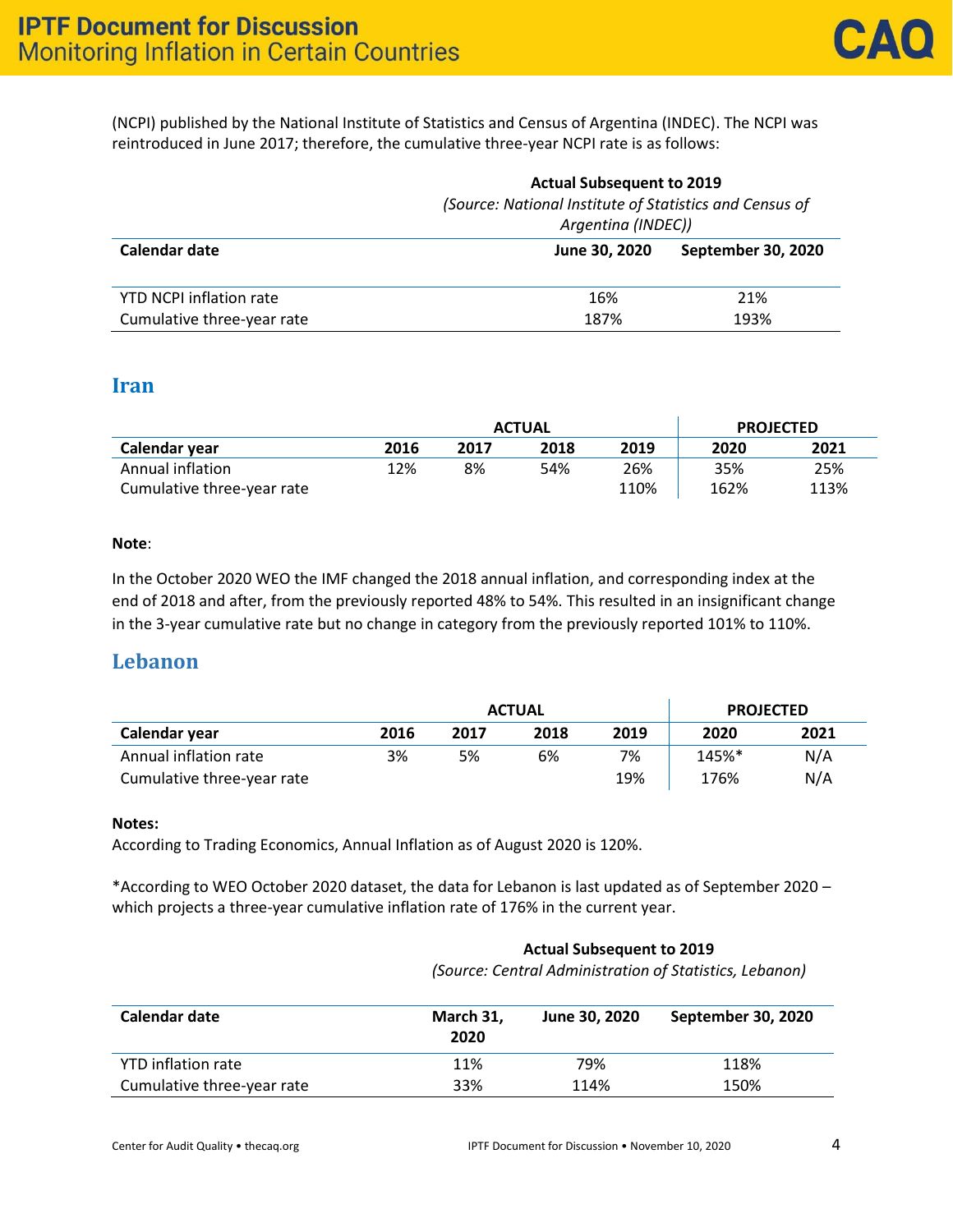## **South Sudan**

| <b>ACTUAL</b>              |      |      |      |      |      | <b>PROJECTED</b> |
|----------------------------|------|------|------|------|------|------------------|
| Calendar year              | 2016 | 2017 | 2018 | 2019 | 2020 | 2021             |
| Annual inflation           | 480% | 118% | 40%  | 30%  | 20%  | 24%              |
| Cumulative three-year rate |      |      |      | 296% | 119% | 93%              |

### **Sudan**

|                            |      | <b>ACTUAL</b> | <b>PROJECTED</b> |      |      |      |
|----------------------------|------|---------------|------------------|------|------|------|
| Calendar year              | 2016 | 2017          | 2018             | 2019 | 2020 | 2021 |
| Annual inflation rate      | 30%  | 25%           | 73%              | 57%  | 199% | 103% |
| Cumulative three-year rate |      |               |                  | 240% | 712% | 853% |
|                            |      |               |                  |      |      |      |

### **Venezuela**

|                            |      |      | <b>ACTUAL</b> | <b>PROJECTED</b> |       |       |
|----------------------------|------|------|---------------|------------------|-------|-------|
| Calendar year              | 2016 | 2017 | 2018          | 2019             | 2020  | 2021  |
| Annual inflation rate      | 274% | 863% | 130K%         | 9.5K%            | 6.5K% | 6.5K% |
| Cumulative three-year rate |      |      |               | 121M%            | 832M% | 42M%  |

### **Zimbabwe**

|                            |       |      | <b>ACTUAL</b> | <b>PROJECTED</b> |       |       |
|----------------------------|-------|------|---------------|------------------|-------|-------|
| Calendar year              | 2016  | 2017 | 2018          | 2019             | 2020  | 2021  |
| Annual inflation rate      | $-1%$ | 3%   | 42%           | 521%             | 495%  | 3%    |
| Cumulative three-year rate |       |      |               | 813%             | 5.2K% | 3.7K% |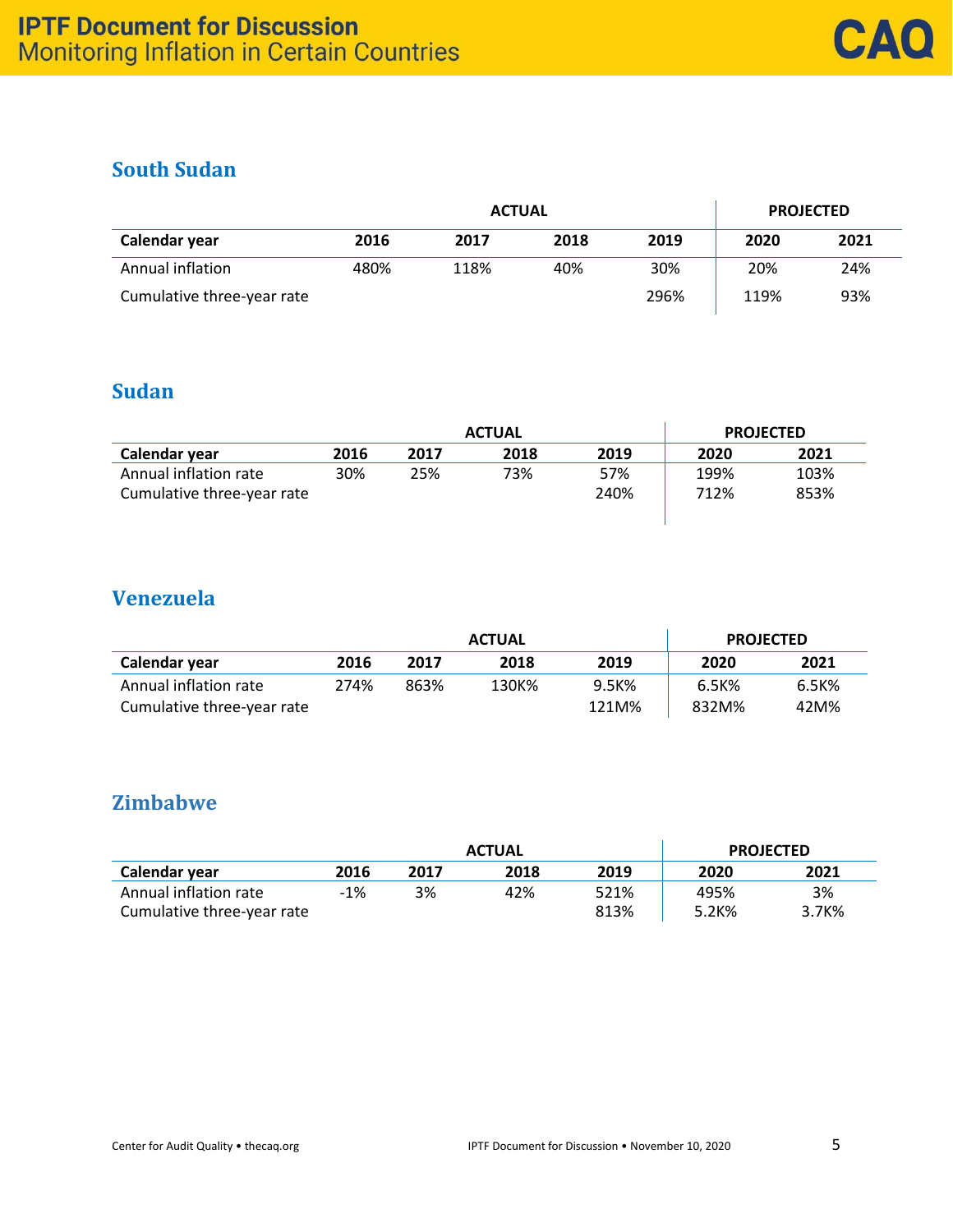## **1b. Countries with projected three-year cumulative inflation rates greater than 100% in the current year**

*According to data obtained from the IMF WEO Report, the following country has a projected three-year cumulative inflation rate greater than 100% in the current year but has not yet exceeded 100% as of the most recent year-end and any subsequent comparable monthly data available as of the meeting date. Under ASC 830-10-45-12, an economy must be classified as highly inflationary when the cumulative three-year rate exceeds 100%. However, if that calculation results in the cumulative rate being less than 100%, historical inflation rate trends (increasing or decreasing) and other pertinent economic factors should be considered to determine whether such information suggests that classification of the economy as highly inflationary is appropriate sooner. ASC 830-10-45-13 states that the definition of a highly inflationary economy is necessarily an arbitrary decision requiring judgment and in some instances, the trend of inflation might be as important as the absolute rate.*

*Registrants should have appropriate controls in place to monitor more current reported inflation data and consider other pertinent economic indicators to determine if and when the following country should be considered highly inflationary:*

### **Suriname**

|                            | <b>ACTUAL</b> |      |      |      | <b>PROJECTED</b> |      |  |
|----------------------------|---------------|------|------|------|------------------|------|--|
| Calendar year              | 2016          | 2017 | 2018 | 2019 | 2020             | 2021 |  |
| Annual inflation rate      | 52%           | 9%   | 5%   | 4%   | 105%             | 21%  |  |
| Cumulative three-year rate |               |      | 76%  | 20%  | 125%             | 158% |  |

#### **Actual Subsequent to 2019**

*(Source: National Bank of Suriname)*

| Calendar date              | March 31,<br>2020 | <b>June 30.</b><br>2020 | Sep 30,<br>2020 |
|----------------------------|-------------------|-------------------------|-----------------|
| <b>YTD</b> inflation rates | 14%               | 32%                     | 44%             |
| Cumulative three-year rate | 33%               | 51%                     | 61%             |

## **2. Countries with three-year cumulative inflation rates exceeding 100% in recent years, but with three-year cumulative inflation rates between 70% and 100% in the last calendar year**

*Case B in ASC 830-10-55-25 provides an illustrative example of a country where an economy continues to be classified as highly inflationary even though the three-year cumulative rate is below 100%*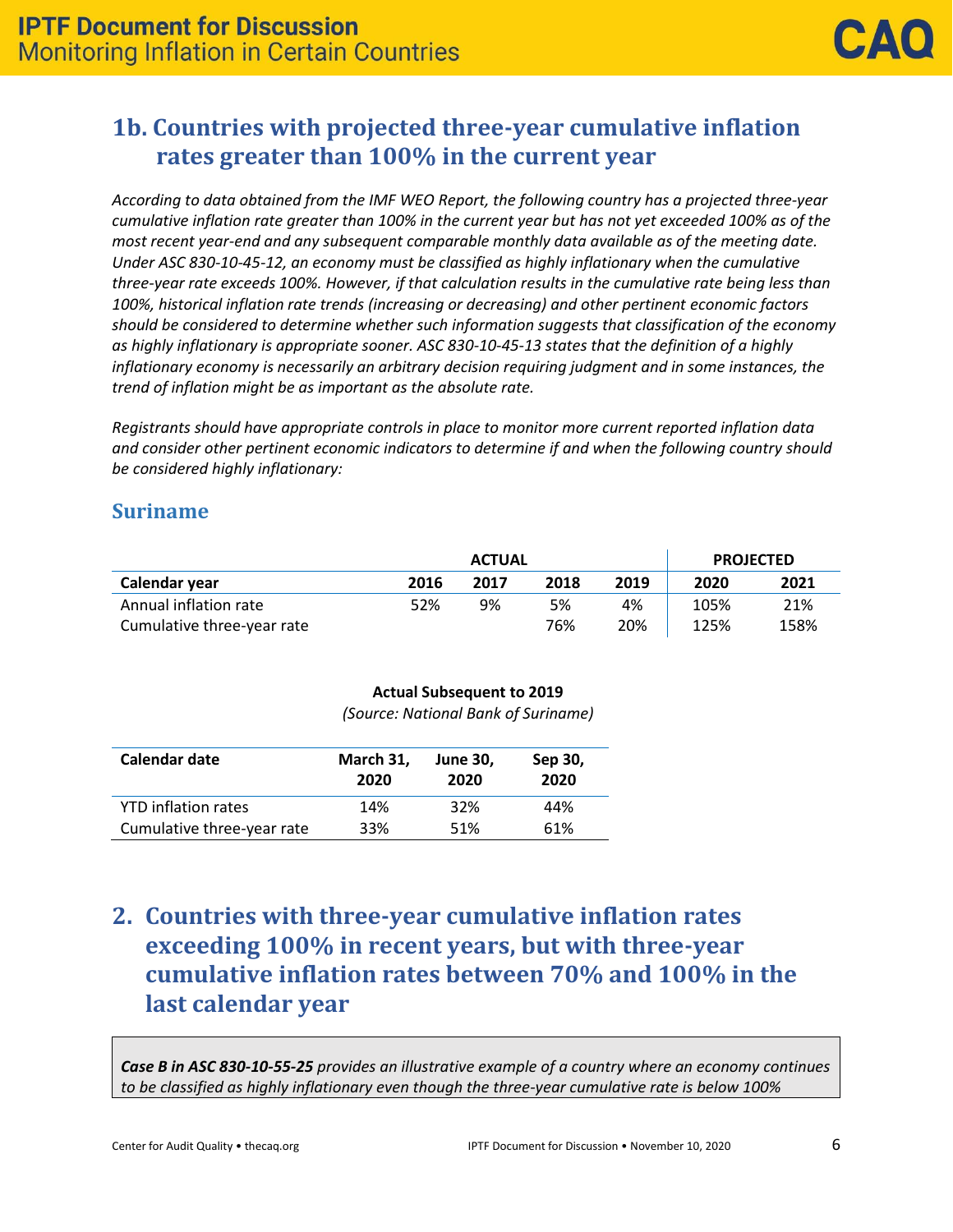*because there is no evidence to suggest that the drop below 100% is other than temporary and annual inflation has been high on a consistent basis.* 

*Countries in this category should be monitored by management, who should apply judgment in determining when there is sufficient evidence to conclude the country should no longer be classified as highly inflationary.*

There are no countries in this category.

## **3. Countries with recent three-year cumulative inflation rates exceeding 100% after a spike in inflation in a discrete period**

*Case C in ASC 830-10-55-26 provides an illustrative example where a country's economy no longer exceeds 100% for the cumulative three-year rate and the classification as highly inflationary resulted from an isolated spike in annual inflation. ASC 830-10-55-26 states that this country's economy should no longer be classified as highly inflationary.*

*According to data obtained from the IMF WEO Report, the following countries three-year cumulative inflation rates have exceeded 100% after a spike in inflation in a discrete period. Countries in this category should be monitored by management, who should apply judgment in determining when there is sufficient evidence to conclude whether the country should be, or should no longer be, classified as highly inflationary:*

There are no countries in this category.

## **4. Countries with projected three-year cumulative inflation rates between 70% and 100% in the current year, or with a significant (25% or more) increase in inflation during the last calendar year, or a significant increase in projected inflation in the current year, or with projected three-year cumulative inflation rates greater than 100% in the next year**

*According to data obtained from the IMF WEO Report, the following countries have projected three-year cumulative inflation rates between 70% and 100% in the current year, or a significant (25% or more) increase in inflation during the last calendar year, or a significant increase in projected inflation in the current year, or projected three-year cumulative inflation rates greater than 100% in the next year.* 

*Registrants should have appropriate controls in place to monitor more current reported inflation data and consider other pertinent economic indicators to determine if and when the following countries should be considered highly inflationary:*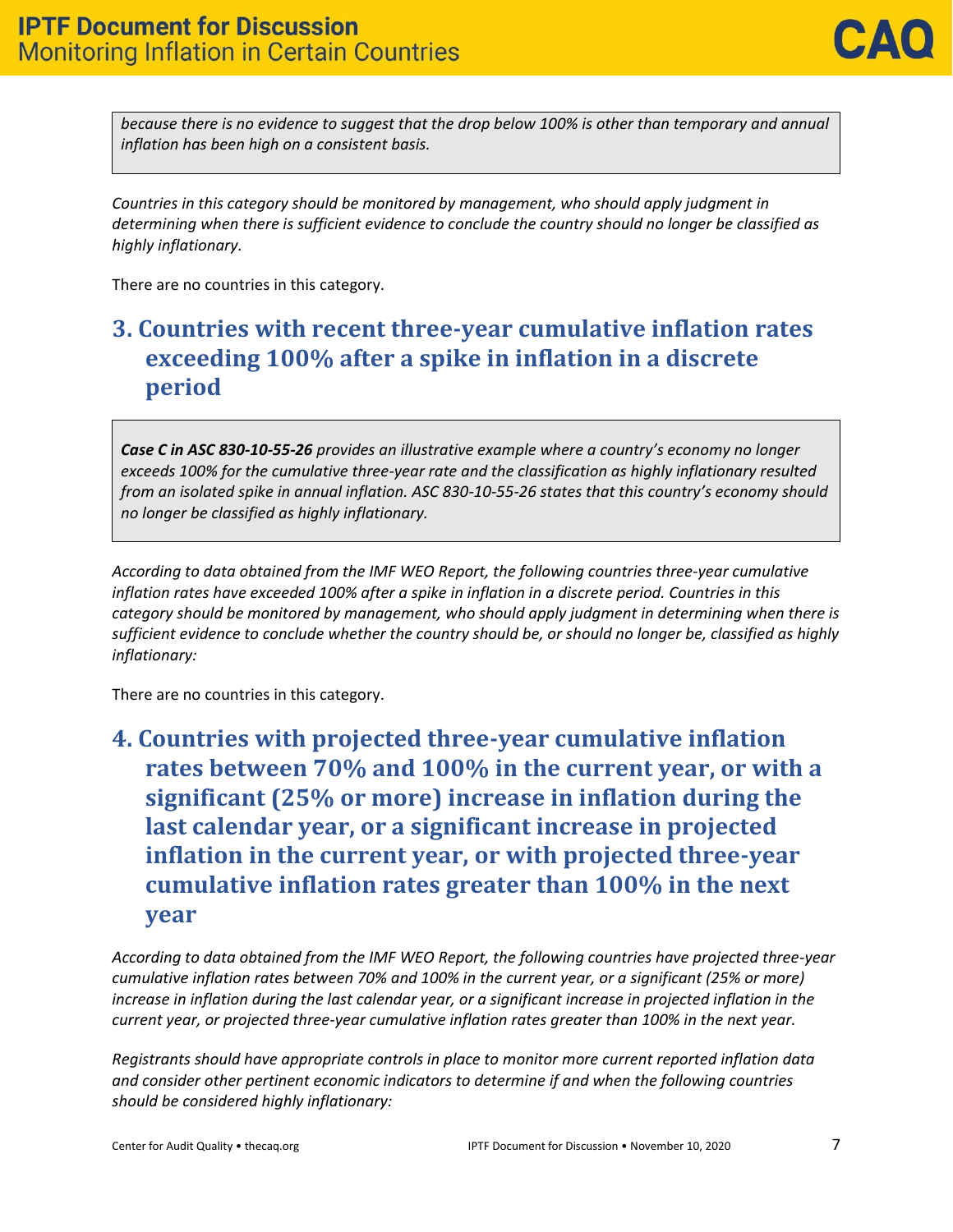### **Angola**

|                            | <b>ACTUAL</b> |      |      |      | <b>PROJECTED</b> |      |  |
|----------------------------|---------------|------|------|------|------------------|------|--|
| Calendar year              | 2016          | 2017 | 2018 | 2019 | 2020             | 2021 |  |
| Annual inflation rate      | 41%           | 24%  | 19%  | 17%  | 22%              | 20%  |  |
| Cumulative three-year rate |               |      | 107% | 71%  | 69%              | 71%  |  |

|                            | <b>Actual Subsequent to 2019</b><br>(Source: National Bank of<br>Angola) |                 |          |  |  |
|----------------------------|--------------------------------------------------------------------------|-----------------|----------|--|--|
| <b>Calendar date</b>       | <b>March</b>                                                             | <b>June 30,</b> | Sept 30, |  |  |
|                            | 31,                                                                      | 2020            | 2020     |  |  |
| <b>YTD</b> inflation rate  | 22%                                                                      | 23%             | 24%      |  |  |
| Cumulative three-year rate | 70%                                                                      | 71%             | 73%      |  |  |

#### **Notes:**

The projected 3-year cumulative rate at the end of 2020 is 69%, but the actual 3-year cumulative inflation rate as of September 30, 2020 is 73%.

### **Haiti – New in 2020**

|                            |      | <b>ACTUAL</b> | <b>PROJECTED</b> |      |      |      |
|----------------------------|------|---------------|------------------|------|------|------|
| Calendar year              | 2016 | 2017          | 2018             | 2019 | 2020 | 2021 |
| Annual inflation rate      | 12%  | 15%           | 13%              | 20%  | 25%  | 22%  |
| Cumulative three-year rate |      |               |                  | 56%  | 69%  | 82%  |

### **Liberia**

|                            | <b>ACTUAL</b> |      |      | <b>PROJECTED</b> |      |      |
|----------------------------|---------------|------|------|------------------|------|------|
| Calendar vear              | 2016          | 2017 | 2018 | 2019             | 2020 | 2021 |
| Annual inflation rate      | 13%           | 14%  | 29%  | 20%              | 11%  | 8%   |
| Cumulative three-year rate |               |      |      | 76%              | 72%  | 44%  |

### **Yemen**

|                            | <b>ACTUAL</b> |      |      |      | <b>PROJECTED</b> |      |
|----------------------------|---------------|------|------|------|------------------|------|
| Calendar year              | 2016          | 2017 | 2018 | 2019 | 2020             | 2021 |
| Annual inflation rate      | 12%           | 47%  | 14%  | 6%   | 45%              | 21%  |
| Cumulative three-year rate |               |      |      | 78%  | 76%              | 87%  |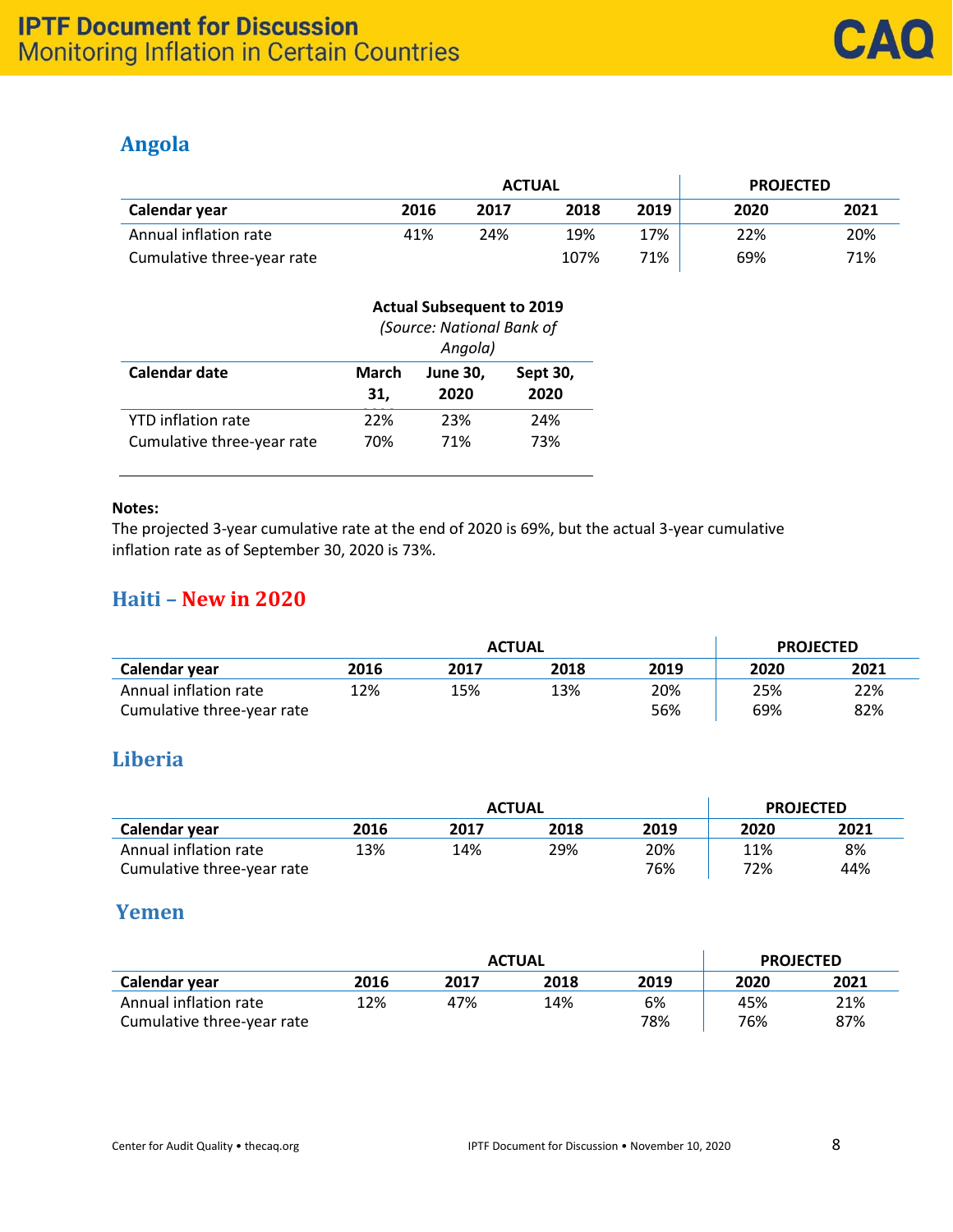# **Appendix: Description of how inflation rates are calculated**

For all countries, data is extracted from the International Monetary Fund ("IMF") website. IMF data is extracted from [www.imf.org](http://www.imf.org/) as follows:

- On the home page, select the "Data" tab, and then click "World Economic Outlook Databases" link.
	- o Select the [most recent database](https://www.imf.org/en/Publications/WEO/weo-database/2020/October) (October 2020).
- Select "By Countries (country-level data)".
- Select "All Countries", then click the "continue" button.
- Under the "Monetary" subject header, select "Inflation", "end of period consumer prices" (both the index and percent change); then click the "continue" button.
- Select a date range (e.g., 2016-2020); click "prepare report" and a table is produced with the data; click the "download" link to export to excel. The data table includes the actual and estimated end of period price indices for each country.

The IMF World Economic Outlook (WEO) report estimates inflation when actual inflation data has not been obtained. The text of the report describes the assumptions and conventions used for the projections in the WEO. The data that are estimated are highlighted. While the IMF data has limitations (projected inflation data and varying dates through which actual data is included in the table), the calculated three-year cumulative inflation allows us to determine which country's calculations require further analysis.

Note: From time to time the WEO refines or updates previously reported actual Consumer Price Index (herein referred to as "Index" or "CPI") data for certain countries.

Using the downloaded table, the three-year cumulative inflation rate is calculated as follows (assuming the current year is end of year 2019): (2019 End of Year CPI – 2016 End of Year CPI) / 2016 End of Year CPI.

It should be noted that the IMF inflation data used to summarize inflation could be different from the inflation data reported by the respective countries' central banks or governments. The Task Force has not performed procedures to identify any potential differences. Accordingly, this summarized IMF information should be supplemented, to the extent considered necessary, with other pertinent information that may be available.

For registrants that need additional information to monitor inflation for operations in certain countries, it should be noted that annual or month-end CPI information can be obtained from some countries' central bank or government websites or other publicly available information but that data may differ from the inflation data reported by the IMF and may need to be converted because of differences in presentation or other reasons (for example, some countries have reset their base index back to 100 during recent years). While inflation data published by a central bank or government is often more current than the IMF data, each country releases its inflation data at different times and inflation data for some countries may not be otherwise publicly available.